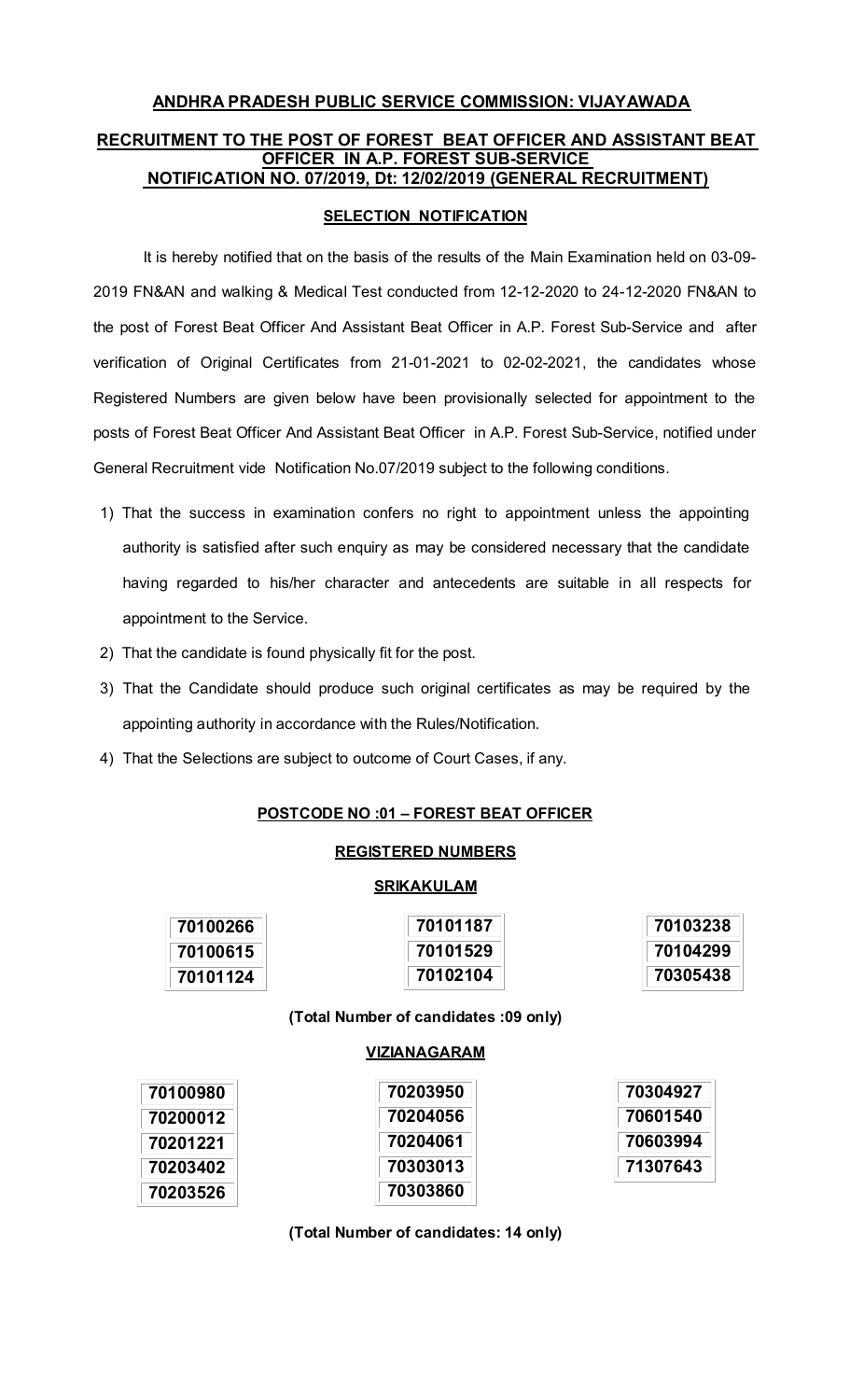#### **VISAKHAPATNAM (PLAIN)**

| 70302551 | 70304509 | 70309440 |
|----------|----------|----------|
| 70302917 | 70304807 | 70309807 |
| 70304127 | 70307562 | 70704188 |
| 70304325 | 70308240 | 71202722 |
|          |          |          |

### **(Total Number of candidates: 12only)**

#### **VISAKHAPATNAM (PLAIN)**

No eligible candidates

#### **NARSIPATNAM (PLAIN)**

| 70300791 | 70308784 | 71303366 |
|----------|----------|----------|
| 70302011 | 70308979 |          |

### **(Total Number of candidates: 05 only)**

### **NARSIPATNAM (AGENCY)**

| 70304514 | 70305138 | 70308224 |
|----------|----------|----------|
| 70305132 | 70305238 |          |

#### **(Total Number of candidates: 05 only)**

### **PADERU (AGENCY)**

| 70300111 | 70305834 | 70307040 |
|----------|----------|----------|
| 70302048 | 70306634 | 70308725 |
| 70304195 | 70306730 | 71303643 |
| 70304858 | 70306889 |          |

#### **(Total Number of candidates: 11 only)**

## **KAKINADA (AGENCY)**

| 70301993 | 70404467 | 70405631 |
|----------|----------|----------|
| 70400254 | 70405267 | 70405789 |
| 70400362 | 70405357 | 70406254 |
| 70400760 | 70405556 | 70407083 |
| 70401178 | 70405567 |          |
| 70402250 | 70405577 |          |

### **(Total Number of candidates: 16 only)**

#### **CHINTUR (AGENCY)**

| 70400229 | 70401265 | 70403710 |
|----------|----------|----------|
| 70400356 | 70401356 | 70404180 |
| 70400491 | 70401359 | 70404244 |
| 70400552 | 70401538 | 70404700 |
| 70400953 | 70401564 | 70405190 |
| 70401089 | 70402474 | 70405350 |
| 70401109 | 70403451 | 70405411 |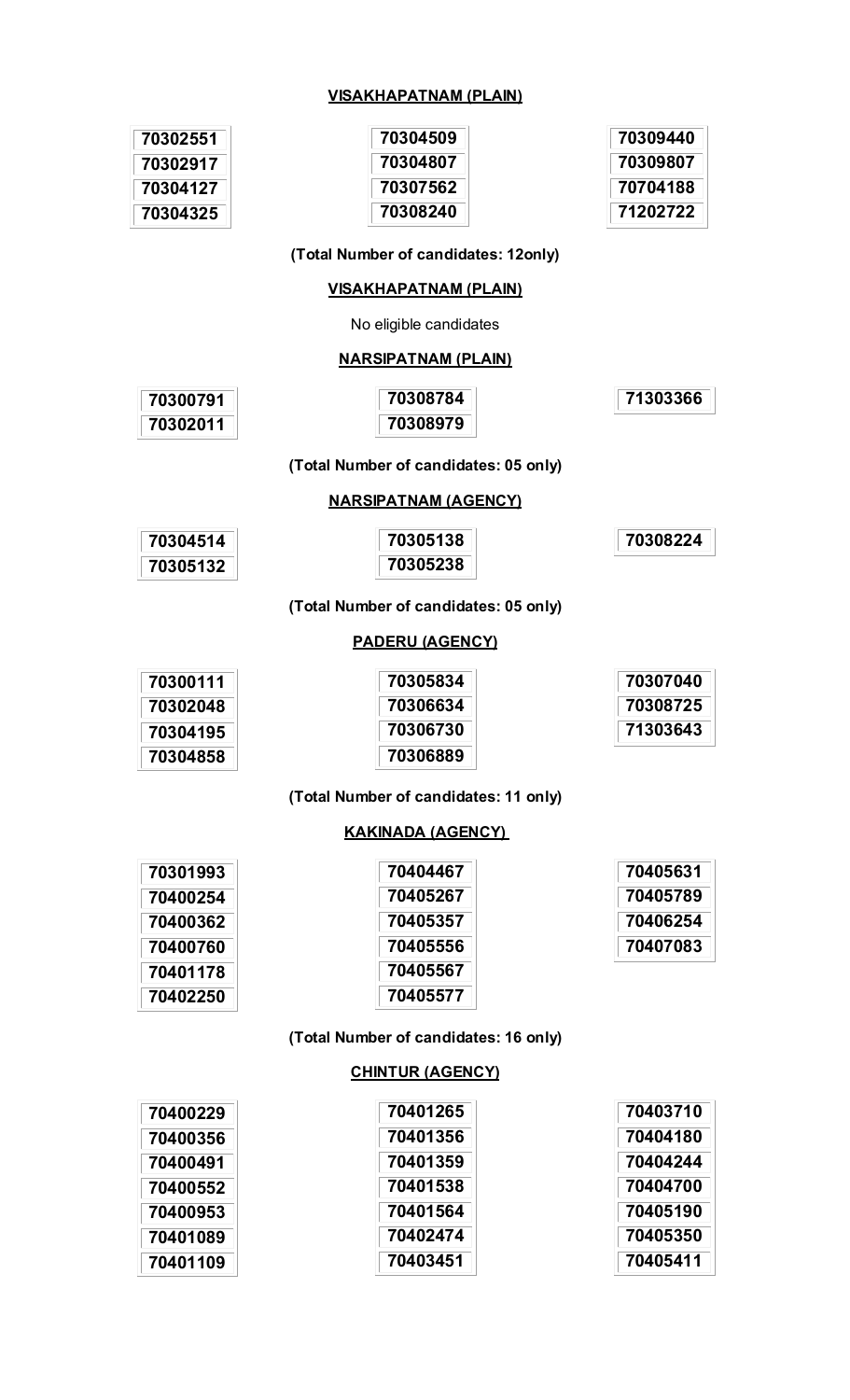| 70405423 |
|----------|
| 70405560 |
| 70405619 |
| 70405655 |



| 70407065 |
|----------|
| 70407152 |
| 70601675 |
| 70701732 |

## **(Total Number of candidates: 33 only)**

#### **ELURU (PLAIN)**

## 

### **(Total Number of candidates: 01 only)**

#### **ELURU (AGENCY)**

| 70407082 | 70501424 | 70502335 |
|----------|----------|----------|
| 70500399 | 70501821 | 70502580 |
| 70500758 | 70502233 | 70502910 |
| 70501174 | 70502316 |          |

## **(Total Number of candidates: 11 only)**

### **KRISHNA**

| 70502391 | 70600232 | 70603073 |
|----------|----------|----------|
| 70600209 | 70601724 | 70603658 |

### **(Total Number of candidates: 06 only)**

## **GUNTUR**

| 70603216 | 70702028 | 70705176 |
|----------|----------|----------|
| 70701618 | 70702819 | 71201798 |
| 70701706 | 70703219 |          |

## **(Total Number of candidates: 08 only)**

## **NELLORE**

| 70200973 | 70900198 | 70903179 |
|----------|----------|----------|
| 70402309 | 70900672 | 70903470 |
| 70600609 | 70900974 | 70903618 |
| 70604101 | 70901748 | 71000150 |
| 70705224 | 70901943 |          |

### **(Total Number of candidates: 14 only)**

#### **GIDDALURU**

| 70307132 | 70801315 | 70803594 |
|----------|----------|----------|
| 70601960 | 70801363 | 71002762 |
| 70603539 | 70801372 | 71102712 |
| 70702840 | 70801375 |          |
| 70800958 | 70803439 |          |

**(Total Number of candidates: 13 only)**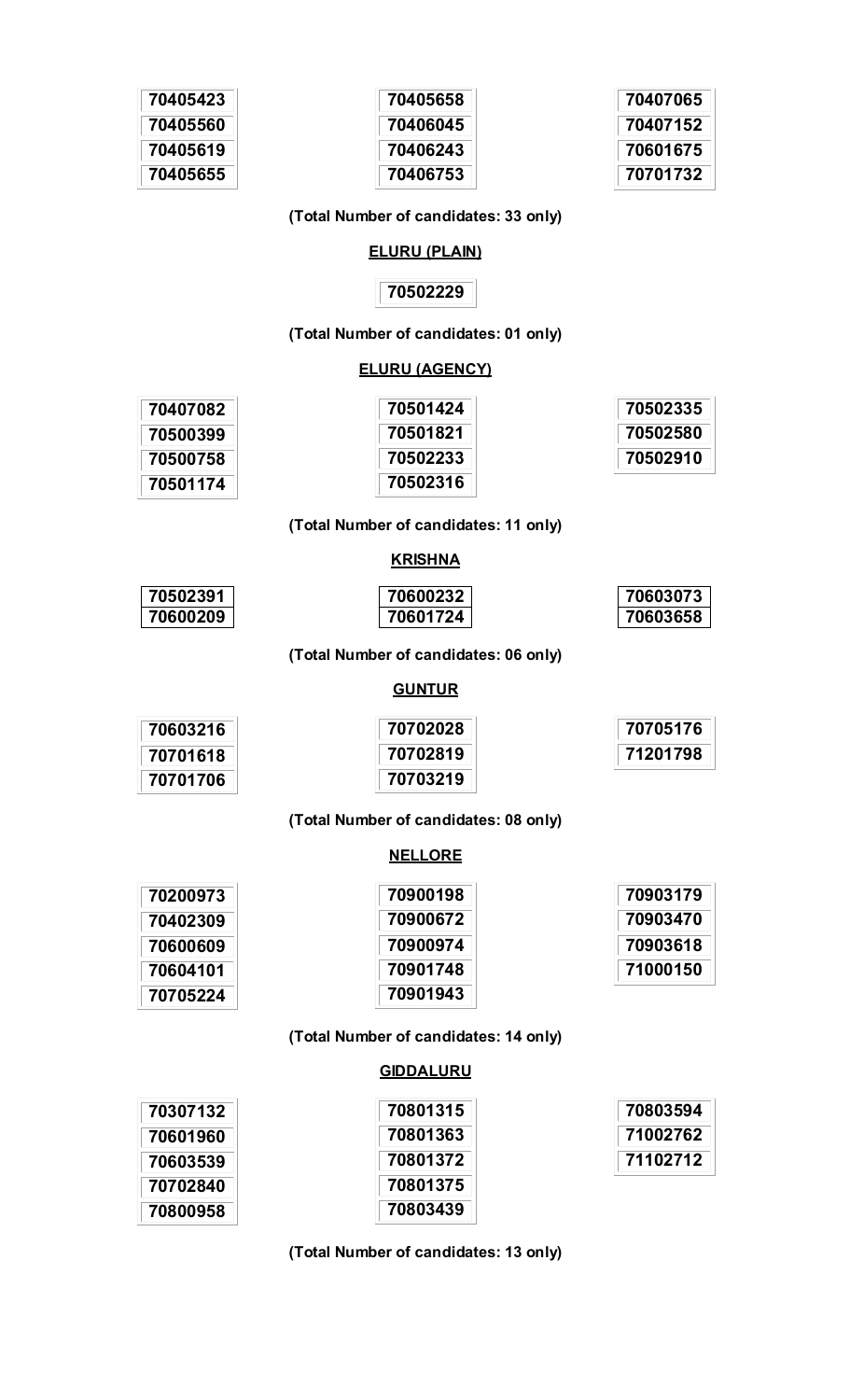## **MARKAPUR**

| 70600216 | 70703421 | 70801055 |
|----------|----------|----------|
| 70602414 | 70800657 |          |

**(Total Number of candidates: 05 only)** 

### **ANANTHAPURAM**

| 70304274 | 71200601 | 71201072 |
|----------|----------|----------|
| 71200449 | 71200972 | 71307336 |

**(Total Number of candidates: 06 only)** 

### **CHITTOOR (EAST)**

| 70402924 | 71001428 | 71004716 |
|----------|----------|----------|
| 70602006 | 71001822 | 71004722 |
| 70900304 | 71001983 | 71005342 |
| 71000243 | 71002089 | 71200450 |
| 71000275 | 71002461 | 71200923 |
| 71000738 | 71003143 | 71300556 |
| 71000851 | 71003449 | 71307533 |
| 71001298 | 71004153 |          |
| 71001332 | 71004208 |          |
|          | 71004310 |          |

**(Total Number of candidates: 26 only)** 

## **CHITTOR (WEST)**

| 70203925 | 71000765 | 71005413 |
|----------|----------|----------|
| 70406478 | 71003626 |          |
| 71000171 | 71004403 |          |

### **(Total Number of candidates: 07 only)**

### **KADAPA**

| 71001335 | 71102926 | 71303460 |
|----------|----------|----------|
| 71100148 | 71103506 | 71305725 |
| 71100734 | 71104042 | 71306038 |
| 71100785 | 71104600 | 71306440 |
| 71101805 | 71104760 | 71308141 |
| 71102460 | 71203201 |          |

**(Total Number of candidates: 17 only)**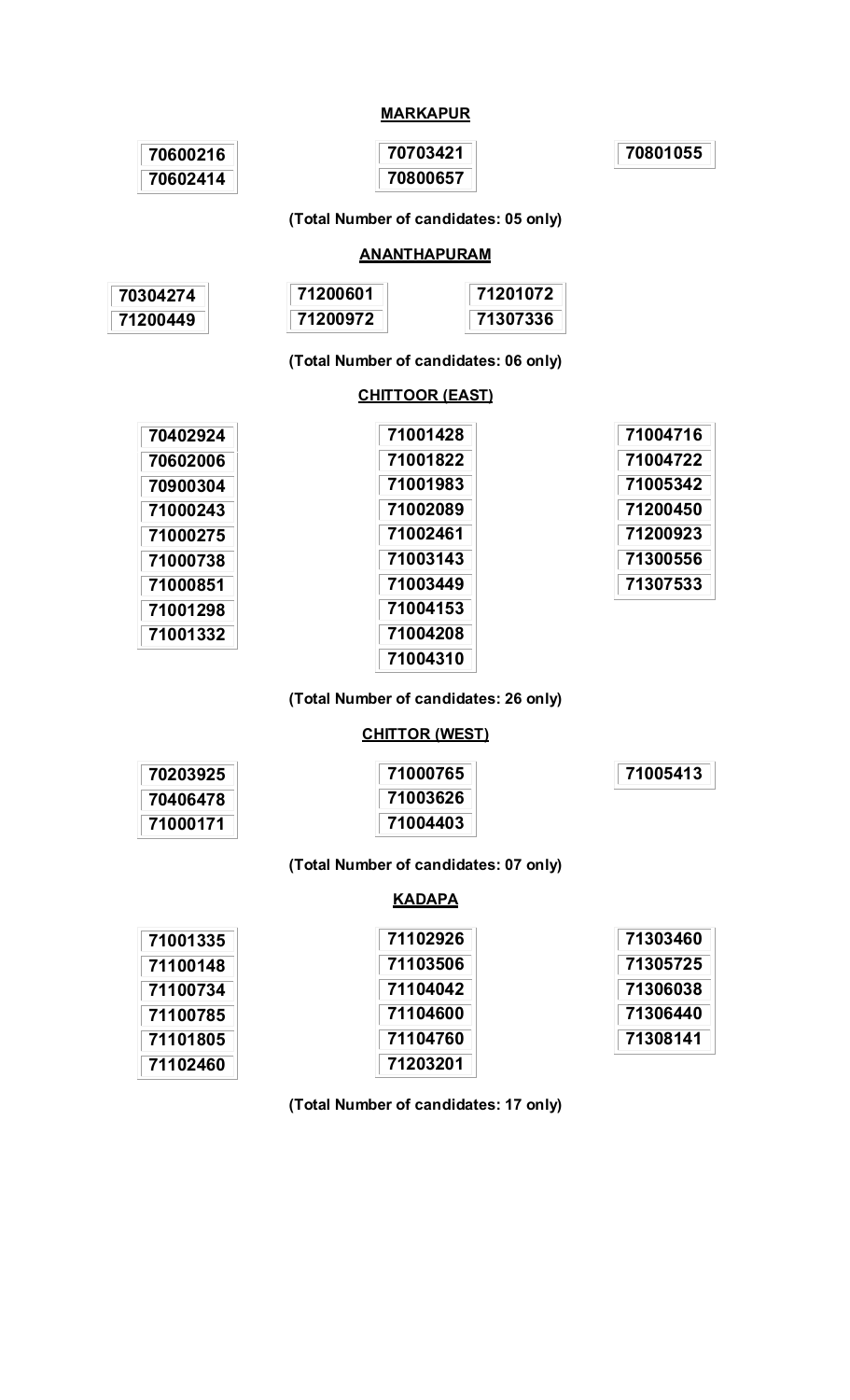## **PRODDATUR**

| 71100039 | 71101753 | 71104836 |
|----------|----------|----------|
| 71100882 | 71103370 | 71305412 |
| 71100897 | 71103624 | 71306542 |
| 71101748 | 71103694 |          |

### **(Total Number of candidates: 11 only)**

## **RAJAMPETA**

| 70502592 | 71102069 | 71104071 |
|----------|----------|----------|
| 70702347 | 71102226 | 71104441 |
| 71004213 | 71102294 | 71104785 |
| 71100755 | 71102872 | 71301963 |
| 71101756 | 71103287 | 71302612 |

## **(Total Number of candidates: 15 only)**

## **KURNOOL**

| 70803736 |
|----------|
| 71300039 |
| 71302935 |
| 71305819 |
| 71307376 |

### **(Total Number of candidates: 05 only)**

### **NANDYAL (WL)**

| 70704296 | 71300635 | 71304774 |
|----------|----------|----------|
| 71300609 | 71301316 | 71305302 |
| 71300621 | 71301501 | 71306174 |
| 71300624 | 71302506 | 71308637 |

## **(Total Number of candidates: 12 only)**

#### **ATMAKUR(WL)**

 $\mathbb{R}^2$ 

| 70100118 | 71300502 | 71307067 |
|----------|----------|----------|
| 70301188 | 71300531 | 71307508 |
| 70302258 | 71303463 | 71307576 |
| 70602669 | 71303470 | 71308154 |
| 71200037 | 71306231 |          |
| 71200095 | 71306926 |          |

### **(Total Number of candidates: 16 only)**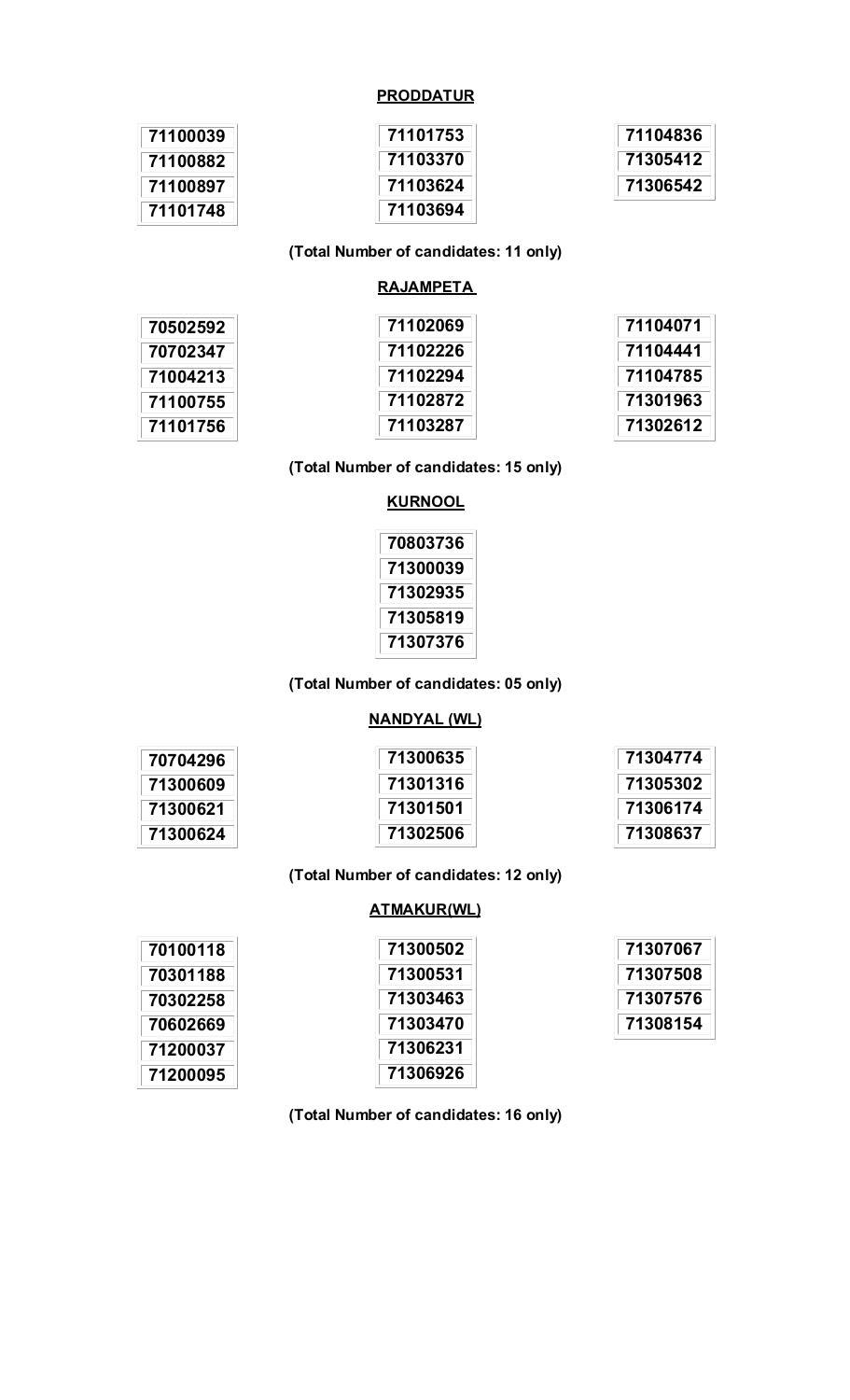## **POSTCODE NO :02 – ASSISTANT BEAT OFFICER**

### **REGISTERED NUMBERS**

#### **SRIKAKULAM**

**No eligible candidates** 

#### **VIZIANAGARAM (AGENCY)**

## **70200531**

**(Total Number of candidates: 01 only)** 

### **VISAKHAPATNAM (AGENCY)**

**No eligible candidates** 

## **NARSIPATNAM (PLAIN)**

#### **No eligible candidates**

#### **NARSIPATNAM (AGENCY)**

**70402182 70306481** 

**(Total Number of candidates: 02 only)** 

## **PADERU (AGENCY)**

**70305929** 

**(Total Number of candidates: 01 only)** 

## **KAKINADA (AGENCY)**

**70405752 70407123** 

**(Total Number of candidates: 10 only)** 

#### **CHINTUR (AGENCY)**

#### **No eligible candidates**

## **ELURU (AGENCY)**

**70502146 70502325** 

**(Total Number of candidates: 02 only)**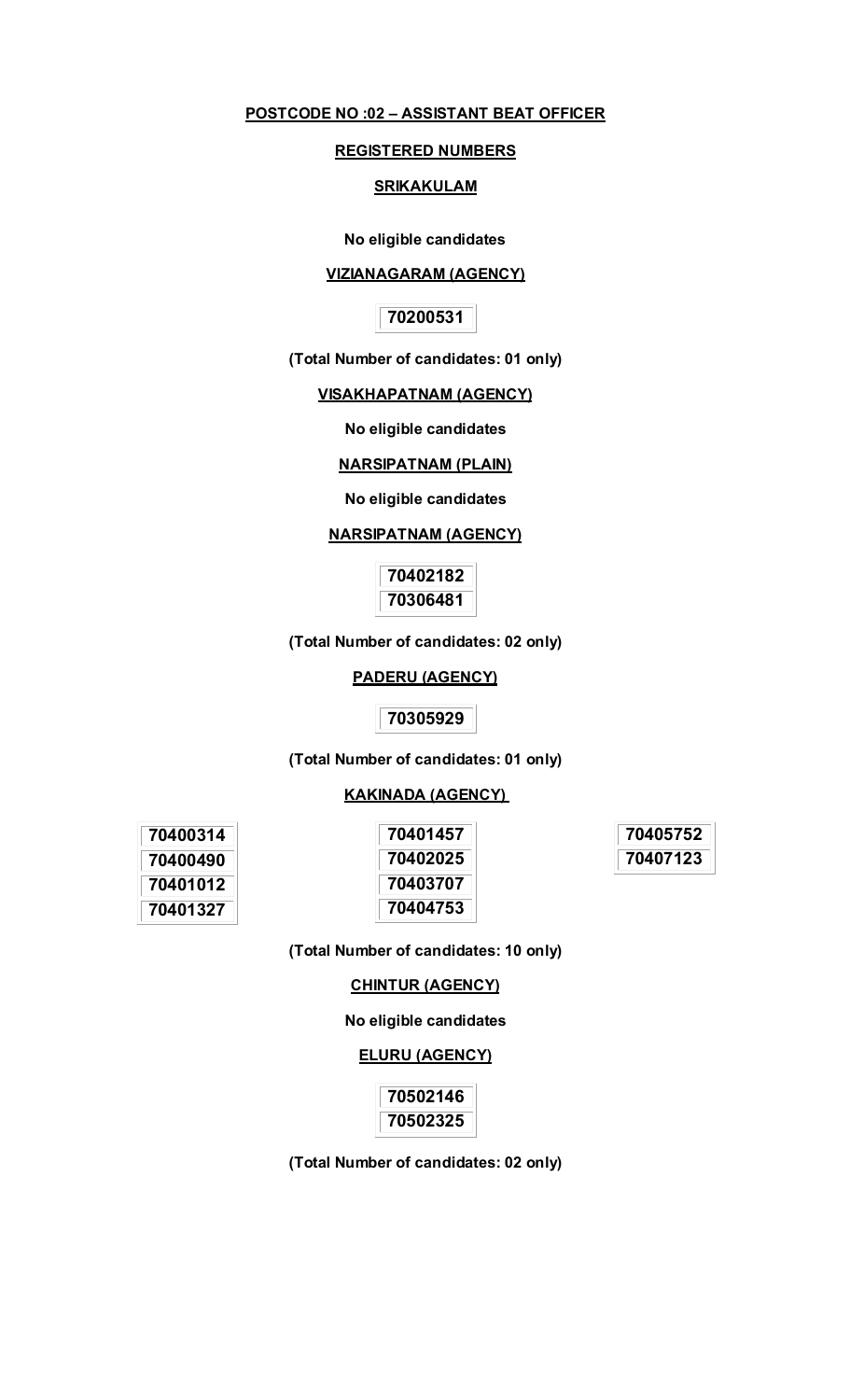#### **KRISHNA**

| 70603112 |
|----------|
| 70603218 |
| 71202785 |

**(Total Number of candidates: 03 only)** 

## **GUNTUR**



### **(Total Number of candidates :02 only)**

#### **NELLORE**

| 70704187 | 70901039 | 71003555 |
|----------|----------|----------|
| 70900779 | 70902653 | 71307085 |

**(Total Number of candidates: 06 only)** 

#### **GIDDALURU**

**No eligible candidates** 

#### **MARKAPUR**

**70602568 70800959** 

# **(Total Number of candidates: 02 only)**

## **ANANTHAPURAM**

**71200097 71202731** 

**71203099 71203150**  **71305376** 

**(Total Number of candidates: 05 only)** 

#### **CHITTOOR(EAST)**

**70305917 71005491** 

### **(Total Number of candidates: 02 only)**

#### **CHITTOR (WEST)**

| 71000732 |
|----------|
| 71000802 |
| 71103637 |

**(Total Number of candidates: 03 only)** 

## **KADAPA**

## **70102773**

**(Total Number of candidates: 01 only)**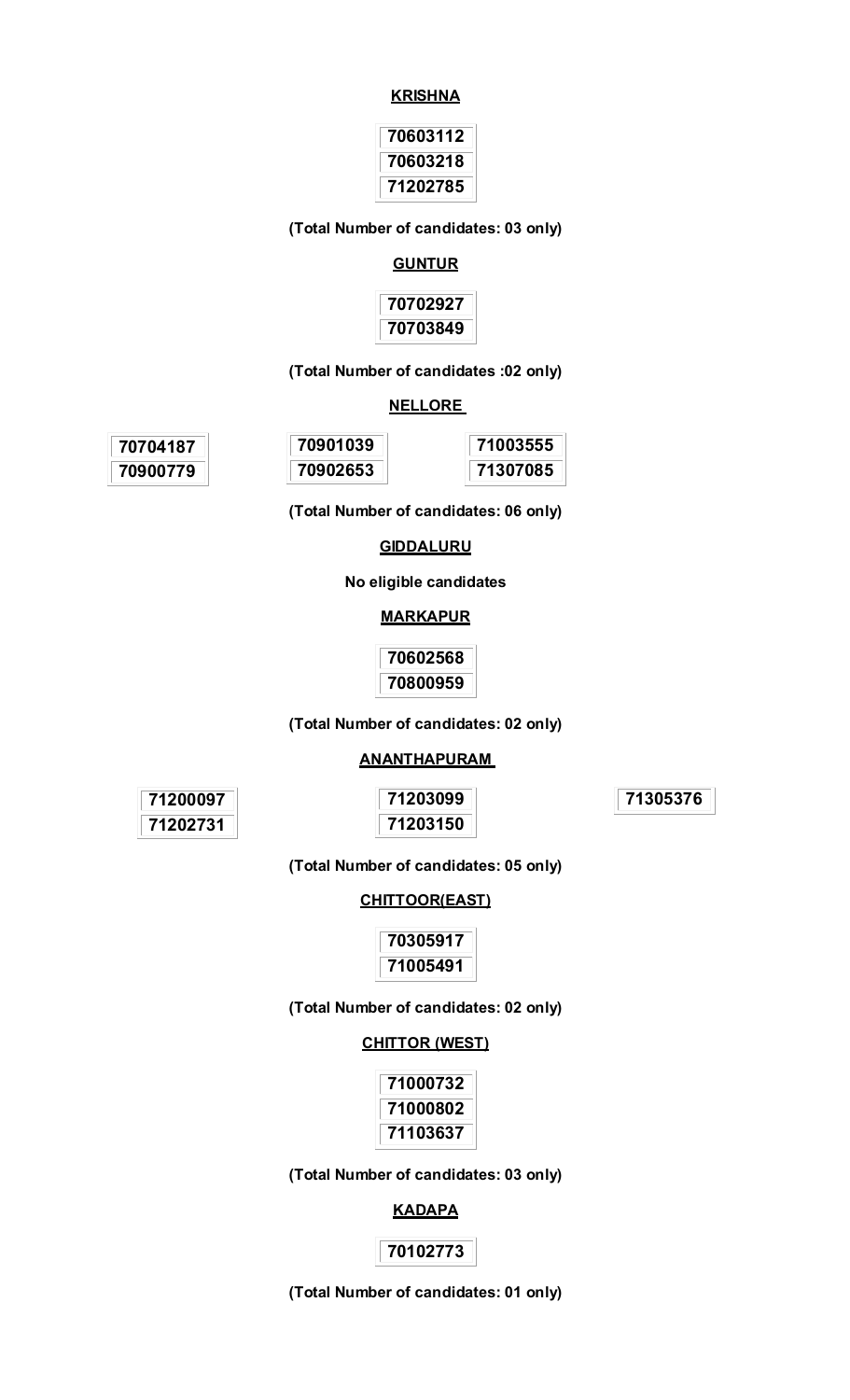#### **PRODDATUR**

#### **No eligible candidates**

#### **RAJAMPETA**

| 70101849 |
|----------|
| 71003012 |

#### **(Total Number of candidates: 02 only)**

#### **KURNOOL**

### **71306885**

#### **(Total Number of candidates: 01 only)**

#### **NANDYAL (WL)**

| 70305060 |
|----------|
| 71306066 |

**(Total Number of candidates: 02 only)** 

#### **ATMAKUR(WL)**

| 70801346 |
|----------|
| 71302628 |
| 71302984 |
| 71304078 |

**(Total Number of candidates: 04 only)** 

**Note:- Subject to qualifying in Walking and Medical Test the following Registered Numbers are withheld.**

> **70300140 70403284**

If, it comes to the notice of the Commission at a later date, that any candidate furnished false information or the selection is not in order due to any act of Omission or Commission of any candidate then his/her Provisional Selection is liable to be cancelled at any stage and he/she will forfeit all consequential benefits including that of selection. Further the Commission reserves the right to take any action as it deems fit in the circumstances of the case, in terms of the various provisions as notified in Notification No.07/2019, Dt:12/02/2019.